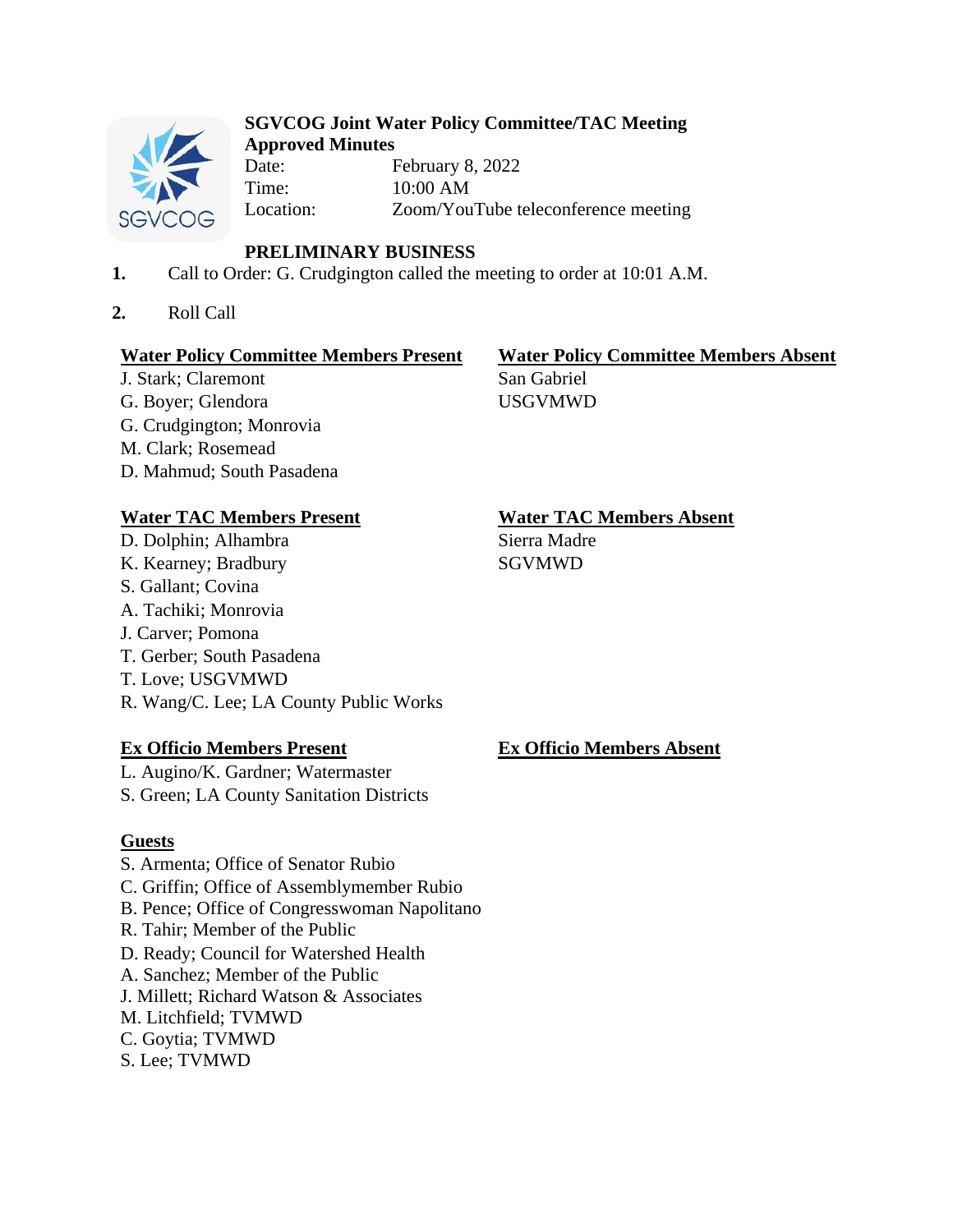### **SGVCOG Staff**

- C. Sims
- B. Logasa
- P. Hubler
- T. Egan
- A. Fung
- **3.** Public Comment
	- R. Tahir provided feedback on Upper Los Angeles River Watershed Management Group (ULAR WMG) Load Reduction Strategy and their stormwater mangagement decisions. R. Tahir's full written public comment can be found by [clicking here.](https://drive.google.com/file/d/1QxT8g194voMzfZAAla8LeWyPoMEirhpP/view?usp=sharing)
- **4.** Changes to Agenda Order. No changes to agenda order.

## **CONSENT CALENDAR**

- **5.** Water Policy Committee/TAC Meeting Minutes 1/11/2022
- **6.** Adoption of Resolution 22-02-WC Enabling the Water Policy Committee and Water Technical Advisory Committee (TAC) to Continue Holding Meetings via Teleconferencing

## **There was a motion to approve the Consent Calendar items. (M/S: J. Stark/D. Mahmud)**

#### **[MOTION PASSED]**

| <b>AYES:</b>    | Committee – Claremont; Glendora; Monrovia; San Gabriel; South Pasadena |
|-----------------|------------------------------------------------------------------------|
|                 | TAC - Alhambra; Covina; Glendora; Monrovia; Pomona; South Pasadena;    |
|                 | <b>USGVMWD; LA County Public Works</b>                                 |
| <b>NOES:</b>    |                                                                        |
| <b>ABSTAIN:</b> |                                                                        |
| <b>NO VOTE</b>  | Committee – Rosemead                                                   |
| <b>GIVEN:</b>   | $TAC - Bradbury$                                                       |
| <b>ABSENT:</b>  | Committee – USGVMWD                                                    |
|                 | TAC - Sierra Madre; SGVMWD                                             |

**PRESENTATION** *(It is anticipated that the Water Committee/Water TAC may act on the following matters)*

**7.** State Water Resources Control Board Emergency Water Conservation Mandates B. Logasa, Management Analyst provided a presentation on this item. In early January 2022, the State Water Resource Control Board approved emergency water conservation mandates in place for cities, individual property owners, and residents restricting the water activities they can conduct. These statewide rules are put forth in an effort to prevent wasteful water use and promote water conservation. There was a discussion on local and regional efforts to educate the public and promote water conservation.